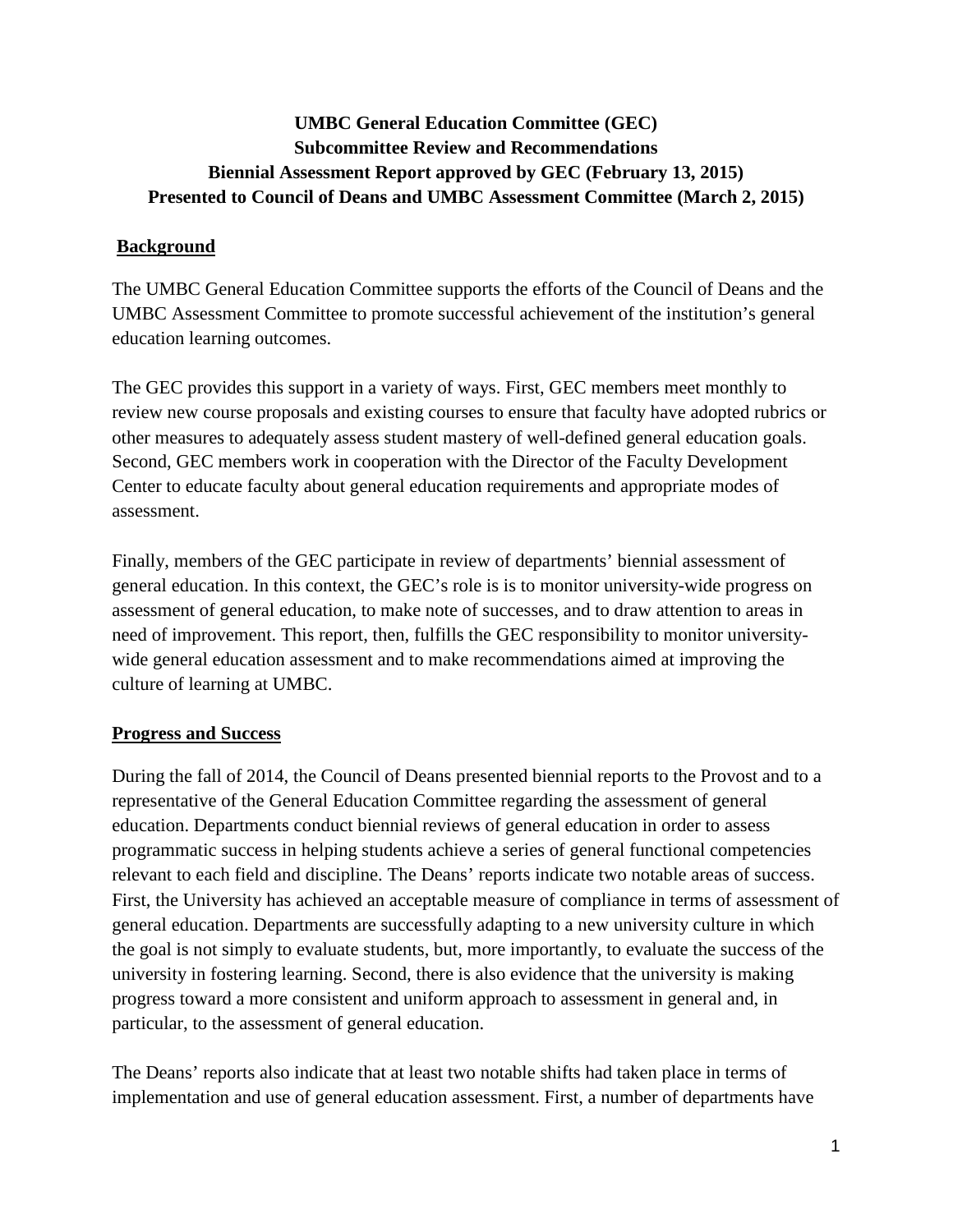implemented assessment plans that recognize that capstone projects present an opportunity to evaluate the overall program success. Second, in adopting this program-centered perspective –as opposed to a course-by-course view of assessment—a number of departments have begun to reevaluate their particular use of adjuncts for teaching core courses and engaging in general education assessment.

#### **Areas in Need of Improvement**

The Fall 2014 Deans' biennial reports also revealed several areas in need of improvement.

First, although the University has made significant progress on compliance, it seems evident that some departments resist fully embracing assessment as a tool. The University would do well to foster a new culture of assessment. University leaders must take a more active role in defining general education assessment as part of a larger effort to improve student learning. It is a tool to help us ensure that all UMBC graduates have acquired skills and habits of mind that transcend individual courses and disciplines.

Second, and related, while departments and programs are complying with assessment requirements, they need some assistance to identify how best to "close the loop." Information gathered during assessment measures how well assignments help students achieve general education learning outcomes. If assessment indicates there is a gap in student success, faculty can use this information both for new course development and for making small, measured changes to existing assignments to help improve student learning.

Third, it is evident that departments and programs would still benefit from guidance in understanding the difference between direct and indirect measures of student learning and in understanding how to fully integrate functional competencies into their course learning goals.

Fourth, and finally, the pressure to increase enrollment has had some unintended consequences on general education assessment and on the use of assessment outcomes. While it seems reasonable for faculty to adjust learning outcomes to accommodate more students –including non-majors in any given course—some departments and programs have made changes to curriculum that are more impressionistic than objective. In general, departments, programs, and students will benefit courses are changed in response to assessment information.

## **Recommendations**

Four general recommendations came out of the Fall 2014 Deans' biennial reports to the Provost.

First, and perhaps most importantly, discussion and reporting on assessment has mostly focused on process rather than on data. This is understandable because there has been a learning curve for